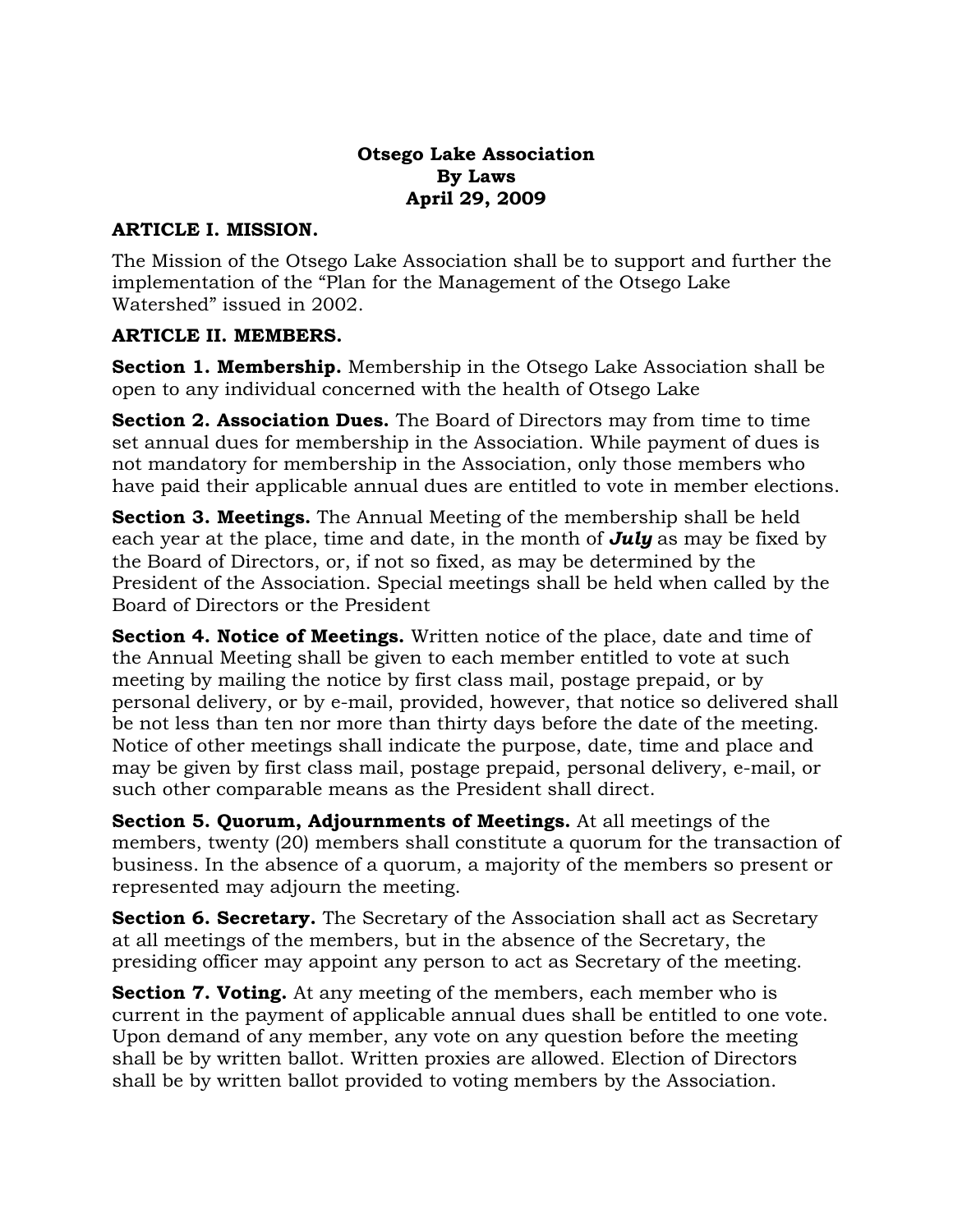**Section 8. Action by the Members.** Except as otherwise provided by law or these by-laws, the vote of a majority of members present at a meeting and entitled to vote shall be the act of the membership.

## **ARTICLE III. BOARD OF DIRECTORS.**

**Section 1. Powers and Numbers.** The Association shall be managed by its Board of Directors. The number of directors constituting the entire Board shall be no less than nine (9) consisting of the President of the Association and two (2) directors from each of the four (4) municipalities bordering Otsego Lake. Directors must be members of the Association. Other directors may include up to two (2) directors at large appointed by the president and up to two (2) student directors also appointed by the president.

**Section 2. Election and Term of Office.** Directors shall be elected at the Annual Meeting of the members by vote of a majority of the membership present. *Directors shall be elected to hold office for a term of two (2) years.* Notwithstanding the preceding, for the first election of directors only, four (4) of the directors shall hold office for majority of the membership present. Directors shall be elected to hold office for a term of two (2) years. Notwithstanding the preceding, for the first election of directors only, four (4) of the directors shall hold office for three (3) year terms and five (5) shall hold office for two (2) year terms. The determination of which directors shall serve two or three year terms shall be by random drawing in such manner as the President shall direct. Each director shall hold office until the expiration of the term for which he or she is elected and until his or her successor has been elected, or until his or her death, resignation or removal whichever occurs first.

**Section 3. Newly Created Directorship and Vacancies.** Newly created directorships and vacancies among the directors for any reason may be filled by vote of a majority of the directors in office.

**Section 4. Resignations.** Any director may resign from office at any time by delivering a resignation in writing to the President or the Board of Directors

**Section 5. Removal.** Any director elected by the membership may be removed with or without cause by a majority vote of the membership of the Association.

**Section 6. Meetings.** Meetings of the Board may be held at any place within Otsego County as the President may from time to time fix or as may be specified in the respective notice or waivers of notice thereof. Regular meetings of the Board shall be held monthly or as determined by the Board. Special meetings of the Board shall be held when called by the President, in each case at such time and place as shall be fixed by the person calling the meeting. Meetings via telephone conference call shall be allowed.

**Section 7. Quorum and Voting.** Unless a greater proportion is required by law, a majority of the Directors shall constitute a quorum for the transaction of business or of any specified item of business. Except as otherwise provided by law or by these By-Laws, the vote of a majority of the directors present shall be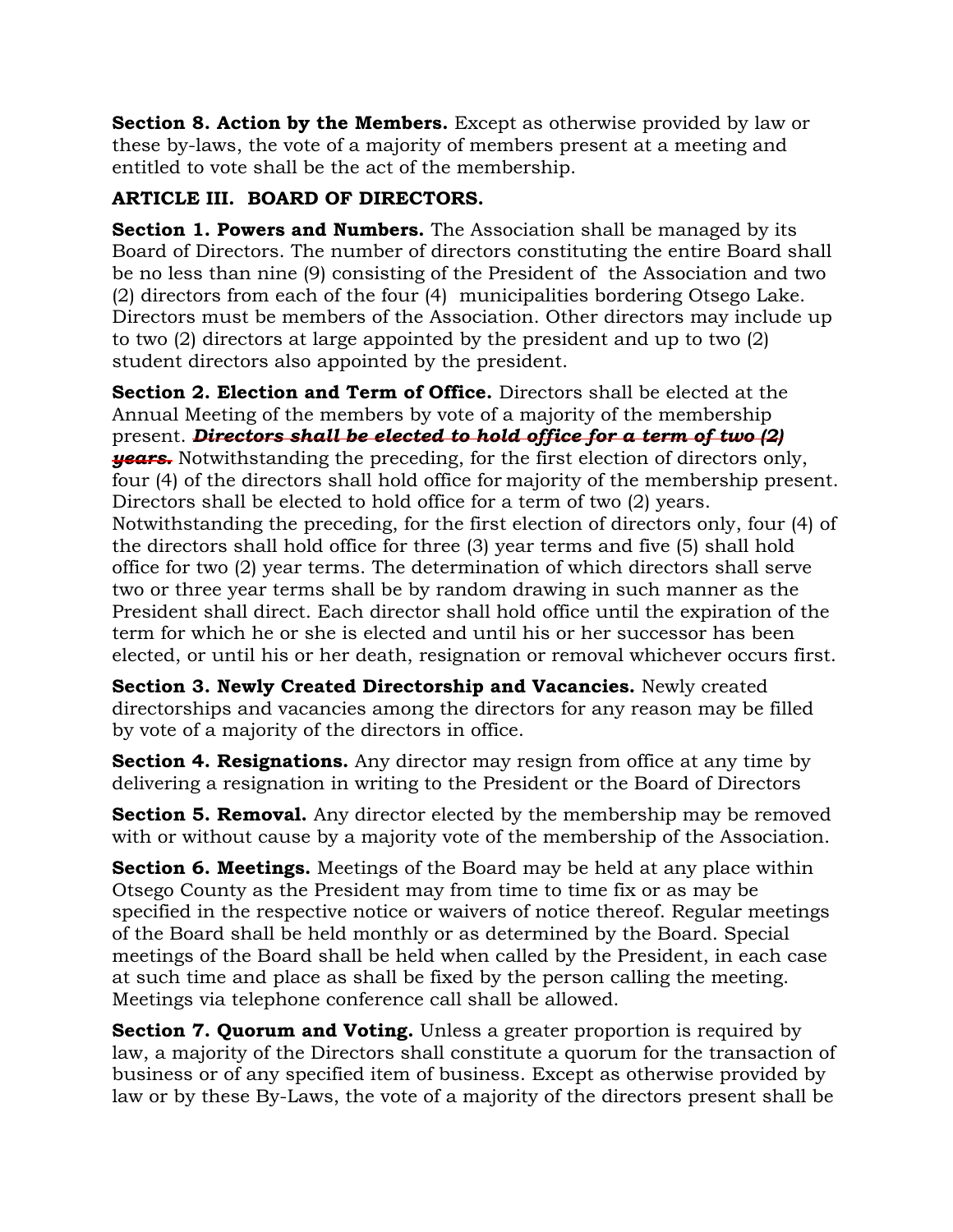the act of the Board.

**Section 8. Action by the Board.** Any action required or permitted to be taken by the Board or any committee thereof, may be taken without a meeting if all members of the Board or the committee consent in writing (or by e-mail) to the adoption of a resolution authorizing the action. The resolution and the written (or e-mail) consents thereto by the members of the Board or committee shall be filed with the minutes of the proceedings of the Board or committee. Any one or more members of the Board or any committee thereof may participate in a meeting of the Board or committee by means of a conference telephone or similar communications equipment allowing all persons participating in the meeting to hear each other at the same time. Participation by such means shall constitute presence in person at a meeting.

**Section 9. Notice of Meetings.** Notice of the time and place of each regular or special meeting of the Board, together with a written agenda stating all matters upon which action is proposed to be taken and, to the extent possible, copies of all documents on which action is proposed to be taken, shall be e-mailed *with notice of receipt* (and such notice monitored by the person sending the notice to insure it is received) or mailed by US Mail to each director, postage prepaid, addressed to him or her at his or her residence or usual place of business (or such other address as he or she may have designated in a written (**or via email**) request filed with the Secretary), at least eight days before the day on which the meeting is to be held; provided, however, that notice of special meetings to discuss matters requiring prompt action may be e-mailed or sent to him or her at such address or given personally be telephone, no less than forty-eight hours before the time at which such meeting is to be held. Notice of a meeting need not be given to any director who submits a signed waiver of notice whether before or after the meeting, or who attends the meeting without protesting prior thereto or at its commencement, the lack of notice to him or her.

### **ARTICLE IV. OFFICERS, EMPLOYEES AND AGENTS.**

**Section 1. Number and Qualifications.** The officers of the Association shall be a President, a Vice President, a Secretary, a Treasurer and such other officers, if any, as the Board of Directors may from time to time appoint. Persons may hold more than one office in the Association except the offices of President and **Secretary.** No instrument required to be signed by more than one officer may be signed by one person in more than one capacity.

**Section 2. Election and Term of Office.** The President of the Association shall be elected at the annual meeting of members. All other officers shall be elected by majority vote of the Board of Directors.

**Section 3. Employees and Other Agents.** The Board of Directors may appoint from time to time such employees and other agents as it shall deem necessary, and serve at the pleasure of the Board, and shall have such authority and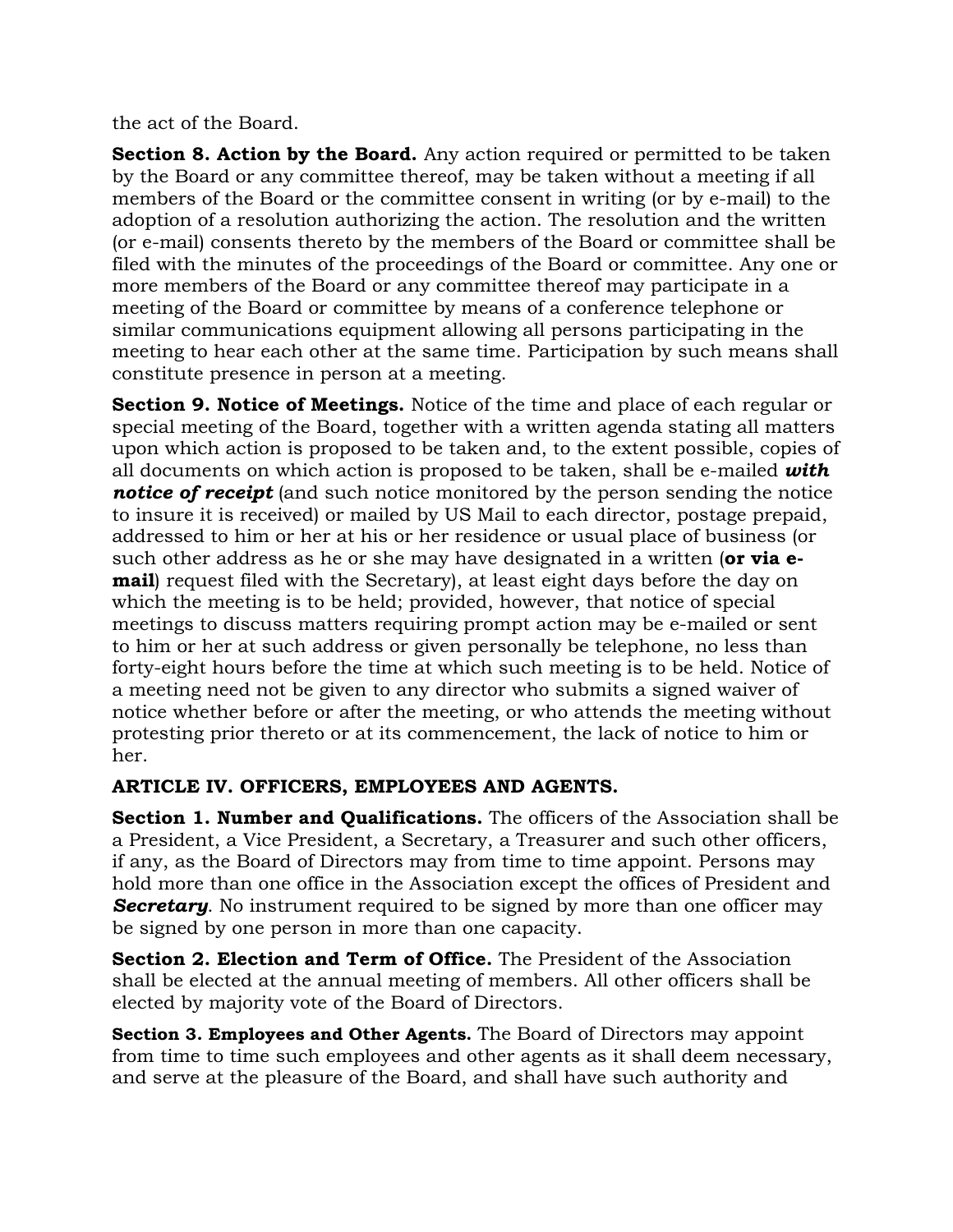perform such duties and receive such reasonable compensation as the Board of Directors may from time to time determine

**Section 4. Removal.** Any officer, employee or agent of the Association may be removed with or without cause by a vote of the majority of the entire Board of Directors then in office. Any Director of the Association who fails to attend four meetings in a row will be removed from the Board of Directors and failure to attend 50% of the meetings in any calendar year is cause for removal.

**Section 5. Vacancies.** In case of any vacancy in any office, a successor to fill the unexpired portion of the term may be elected by the Board of Directors

**Section 6. President: Powers and Duties.** The President shall preside at all meetings of the membership and of the Board of Directors, shall have general supervision of the affairs of the Association, and shall keep the Board of Directors fully informed about the activities of the Association. He or she shall have the power to sign alone, unless the Board of Directors shall specifically require an additional signature, in the name of the Association all contracts authorized either generally or specifically by the Board. He or she shall perform such other duties from time to time as may be assigned by the Board of Directors.

**Section 7. Vice President: Powers and Duties.** The Vice President shall have such powers and duties as may be assigned to him or her by the Board of Directors. In the absence of the President, the Vice President shall perform the duties of the President. The Vice President must be a member of the Board of Directors

**Section 8. Secretary: Powers and Duties.** The Secretary shall act as secretary of all meetings of the membership and the Board of Directors and shall keep the minutes of all such meetings. *He or she shall be responsible for the giving and serving of all notices of the Association and shall perform all the duties customarily incident to the office of Secretary*, subject to the control of the Board of Directors, and shall perform such other duties as shall from time to time be assigned by the Board of Directors.

**Section 9. Treasurer: Powers and Duties.** The Treasurer shall keep or cause to be kept full and accurate accounts of receipts and disbursements of the Association, and shall deposit or cause to be deposited all monies and other valuable effects of the Association in the name and to the credit of the Association in such banks or depositories as the Board of Directors may designate. At the annual meeting of the Board of Directors and whenever else required by the Board of Directors, he or she shall render a statement of the Association's accounts. He or she shall at all reasonable times exhibit the Association's books and accounts to any officer or director of the Association and shall perform all duties incident to the position of Treasurer subject to the control of the Board of Directors and shall, when required, give such security for the faithful performance of his or her duties as the Board of Directors may determine.